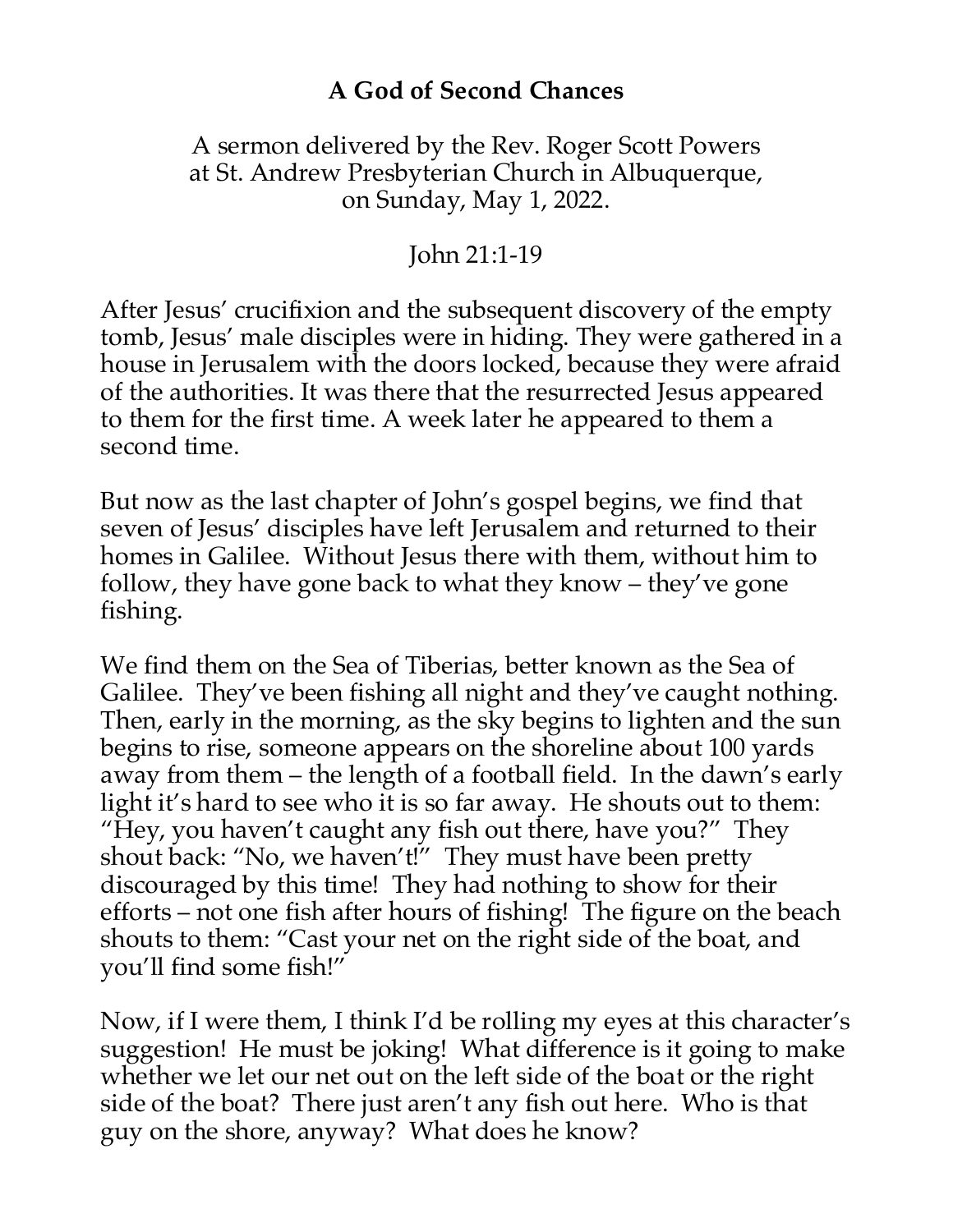Nevertheless, they decide to give it one more shot before heading into shore. I suppose they had nothing to lose and everything to gain by trying one last time to catch some fish. They let out their nets on the right side of the boat as the stranger suggested. And to their utter surprise and amazement, their net filled with fish – so many that they could not haul the net back into the boat. They had to leave the net full of fish in the water and drag it slowly to shore.

It was at this point that a light bulb went off in one of the disciple's heads. Peter, he said, "It's the Lord! It's Jesus!" When Peter hears that it is Jesus who has been shouting to them from the beach, Peter is literally caught with his pants down! John tells us that he is in the boat naked. He's so flustered he's not sure what to do first. He wants to return to shore right away to greet Jesus. But now there's a net full of fish tied to the boat, so rowing in will take a while. He could jump in the water and swim to shore, but he doesn't want to greet Jesus without any clothes on. So, he puts his clothes on first, and then he jumps into the sea, and he swims the hundred yards to shore as quickly as he can. Meanwhile, the rest of the disciples slowly row their boat to shore, hauling the net full of fish behind them.

Another curious detail in this story is the specific number of fish caught that morning. John tells us that when they hauled the net ashore, it was full of large fish – 153 of them – and yet the net was not torn. I don't know that there is any particular significance to this number. It may be that like in any fishing trip, the first thing people want to know is how many fish you caught. So, we count! And that particular morning, they caught 153, or so the story goes.

When the disciples finally come ashore, Jesus greets them with breakfast already prepared. He has built a charcoal fire, over which he is broiling fish, and he has set out bread as well. And he says to them: "Bring some of the fish that you have just caught. Come and have breakfast." And Jesus served them right there on the beach. The scene was reminiscent of other meals that Jesus had served: the feeding of the 5,000 and the Last Supper. He "took the bread and gave it to them, and did the same with the fish. This was now the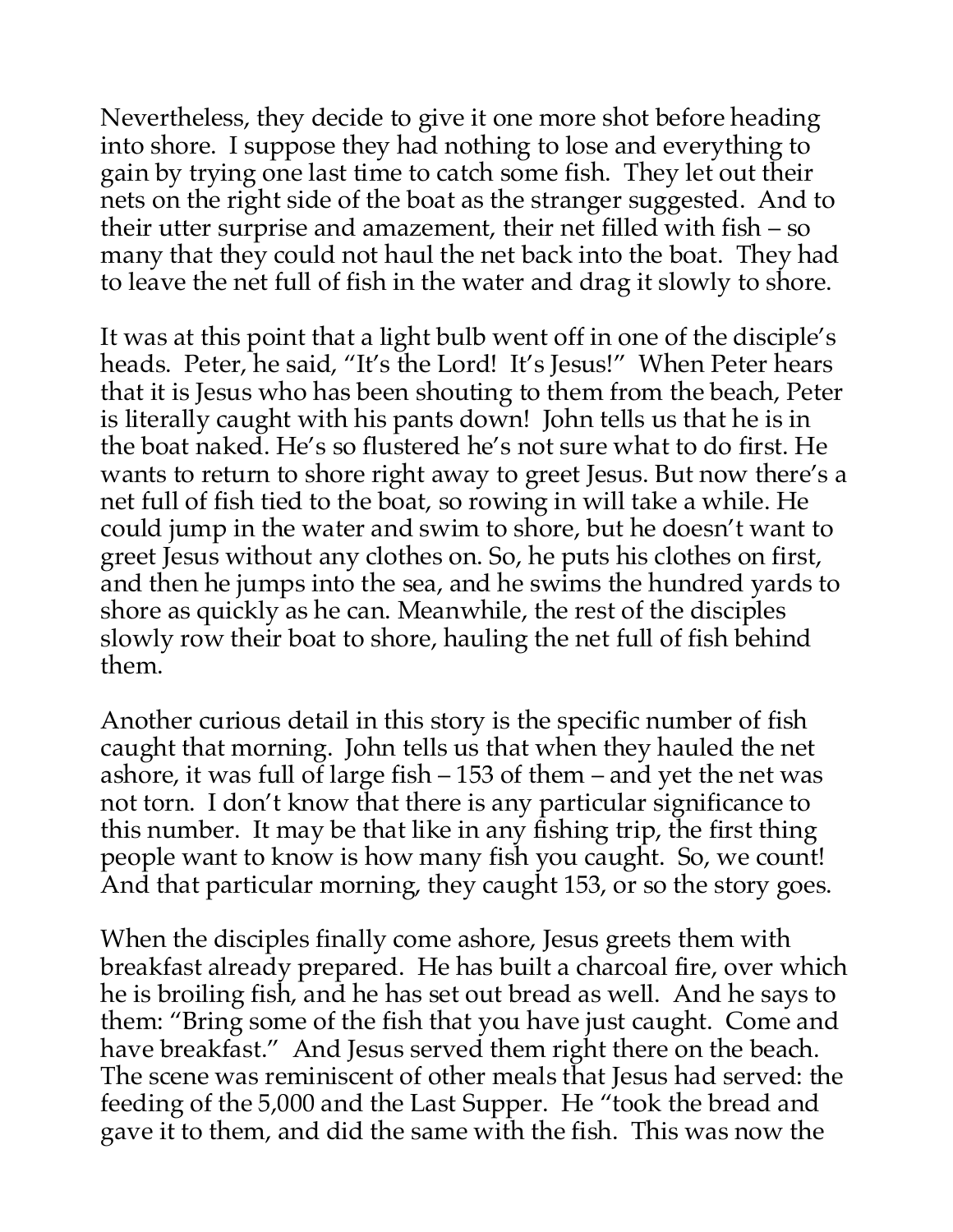third time that Jesus appeared to the disciples after he was raised from the dead."

Now, after breakfast, Jesus and Simon Peter have a little heart to heart. Jesus asks him, "Simon son of John, do you love me more than these?" And Simon Peter answers, "Yes, Lord; you know that I love you." Jesus says to him, "Feed my lambs." A second time Jesus asks him, "Simon son of John, do you love me?" And Simon Peter answers him again: "Yes, Lord; you know that I love you." Jesus says: "Tend my sheep." Then a third time, Jesus asks him the same question: "Simon son of John, do you love me?" And when Jesus asked Simon Peter this same question a third time, Peter felt hurt. He answered: "Lord, you know everything; you know that I love you." And Jesus said to him again, "Feed my sheep."

What's going on here? Why does Jesus ask Peter the same question three times, and why is Peter hurt after the third time he is asked? Well, we have to think back to what Peter did after Jesus was arrested. Jesus was brought to the high priest to be questioned, and Peter waited outside in the courtyard, warming himself by an open fire. But other people who were there in the courtyard, by the fire, thought that he looked familiar. They thought they recognized him from somewhere and asked if he wasn't one of Jesus' disciples. He was asked three times, and three times he denied it. He was worried about guilt by association. He lied to save his own skin. Peter betrayed Jesus just like Jesus said he would.

So, the seemingly repetitious back and forth between Jesus and Peter on the shore of the Sea of Galilee, was Jesus giving Peter an opportunity to redeem himself. Having denied Jesus three times, he was now being given the chance to declare his love for Jesus three times. It may be that he felt hurt only after the third time, because it was only then that he remembered betraying Jesus three times on the night of his arrest. Now he was getting a second chance. But it wasn't enough to declare his love for Jesus in words alone. He had to show his love for Jesus in deeds, by caring for others. "Feed my lambs." "Tend my sheep." "Feed my sheep." And Jesus concludes his conversation with Peter, saying: "Follow me."